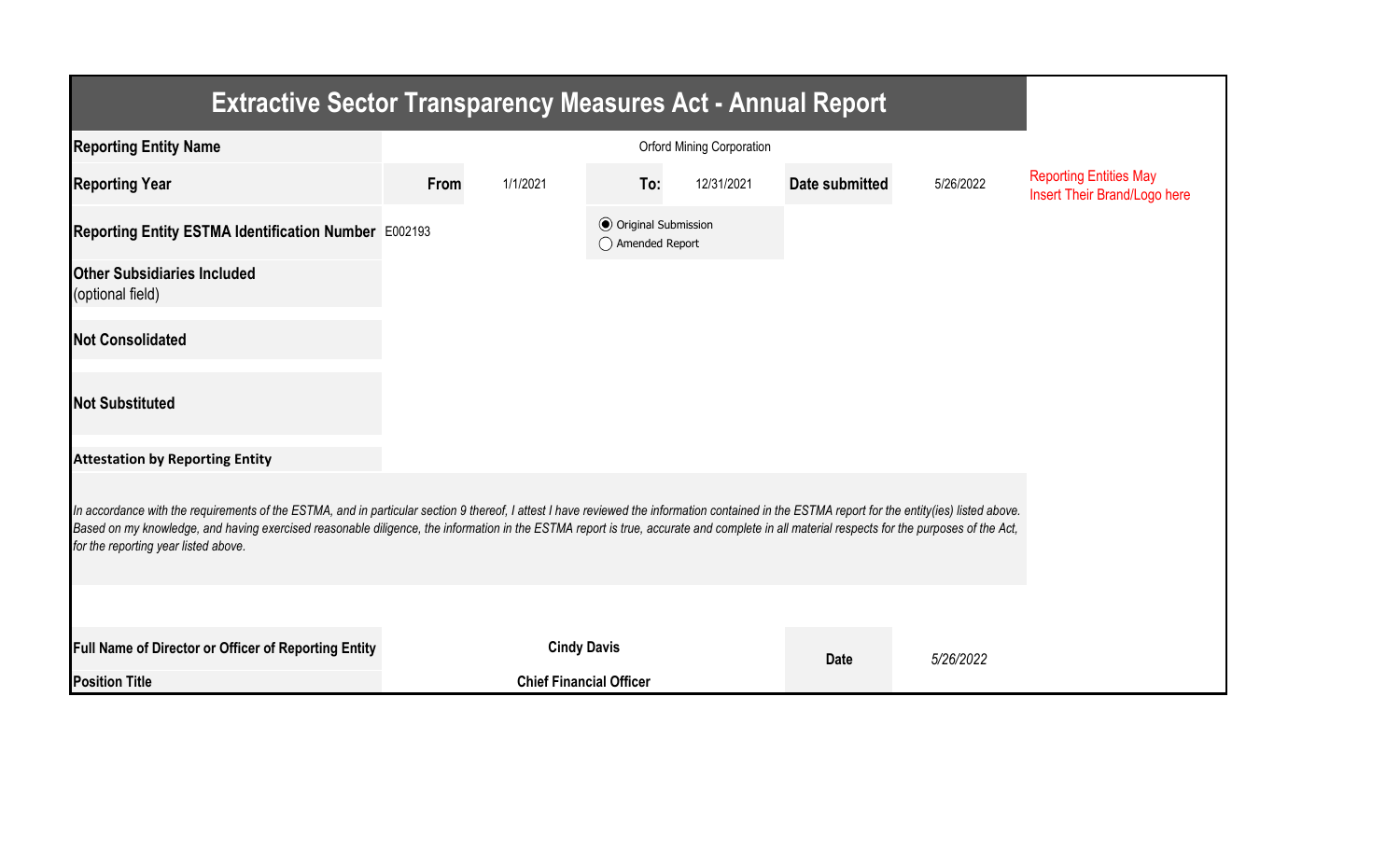| <b>Extractive Sector Transparency Measures Act - Annual Report</b> |                           |                                                                                 |  |                 |         |                                          |  |                   |                                                  |                                      |                                |
|--------------------------------------------------------------------|---------------------------|---------------------------------------------------------------------------------|--|-----------------|---------|------------------------------------------|--|-------------------|--------------------------------------------------|--------------------------------------|--------------------------------|
| <b>Reporting Year</b>                                              | From:                     | 1/1/2021                                                                        |  | To: 12/31/2021  |         |                                          |  |                   |                                                  |                                      |                                |
| <b>Reporting Entity Name</b>                                       | Orford Mining Corporation |                                                                                 |  |                 |         | <b>Currency of the</b><br>CAD<br>Report  |  |                   |                                                  |                                      |                                |
| <b>Reporting Entity ESTMA</b><br><b>Identification Number</b>      |                           |                                                                                 |  |                 |         |                                          |  |                   |                                                  |                                      |                                |
| <b>Subsidiary Reporting Entities (if</b><br>necessary)             |                           |                                                                                 |  |                 |         |                                          |  |                   |                                                  |                                      |                                |
| <b>Payments by Payee</b>                                           |                           |                                                                                 |  |                 |         |                                          |  |                   |                                                  |                                      |                                |
| <b>Country</b>                                                     | Payee Name <sup>1</sup>   | Departments, Agency, etc<br>within Payee that Received<br>Payments <sup>2</sup> |  | Taxes Royalties | Fees    | <b>Production</b><br><b>Entitlements</b> |  | Bonuses Dividends | Infrastructure<br>Improvement<br><b>Payments</b> | <b>Total Amount paid to</b><br>Payee | Notes <sup>34</sup>            |
| Canada - Quebec                                                    | Gouvernement du Québec    | Energie et Ressources Naturelles<br>Quebec                                      |  |                 | 231,286 |                                          |  |                   |                                                  |                                      | 231,286 Mineral claim renewals |
|                                                                    |                           |                                                                                 |  |                 |         |                                          |  |                   |                                                  |                                      |                                |
|                                                                    |                           |                                                                                 |  |                 |         |                                          |  |                   |                                                  |                                      |                                |
|                                                                    |                           |                                                                                 |  |                 |         |                                          |  |                   |                                                  |                                      |                                |
|                                                                    |                           |                                                                                 |  |                 |         |                                          |  |                   |                                                  |                                      |                                |
|                                                                    |                           |                                                                                 |  |                 |         |                                          |  |                   |                                                  |                                      |                                |
|                                                                    |                           |                                                                                 |  |                 |         |                                          |  |                   |                                                  |                                      |                                |
|                                                                    |                           |                                                                                 |  |                 |         |                                          |  |                   |                                                  |                                      |                                |
|                                                                    |                           |                                                                                 |  |                 |         |                                          |  |                   |                                                  |                                      |                                |
|                                                                    |                           |                                                                                 |  |                 |         |                                          |  |                   |                                                  |                                      |                                |
|                                                                    |                           |                                                                                 |  |                 |         |                                          |  |                   |                                                  |                                      |                                |
|                                                                    |                           |                                                                                 |  |                 |         |                                          |  |                   |                                                  |                                      |                                |